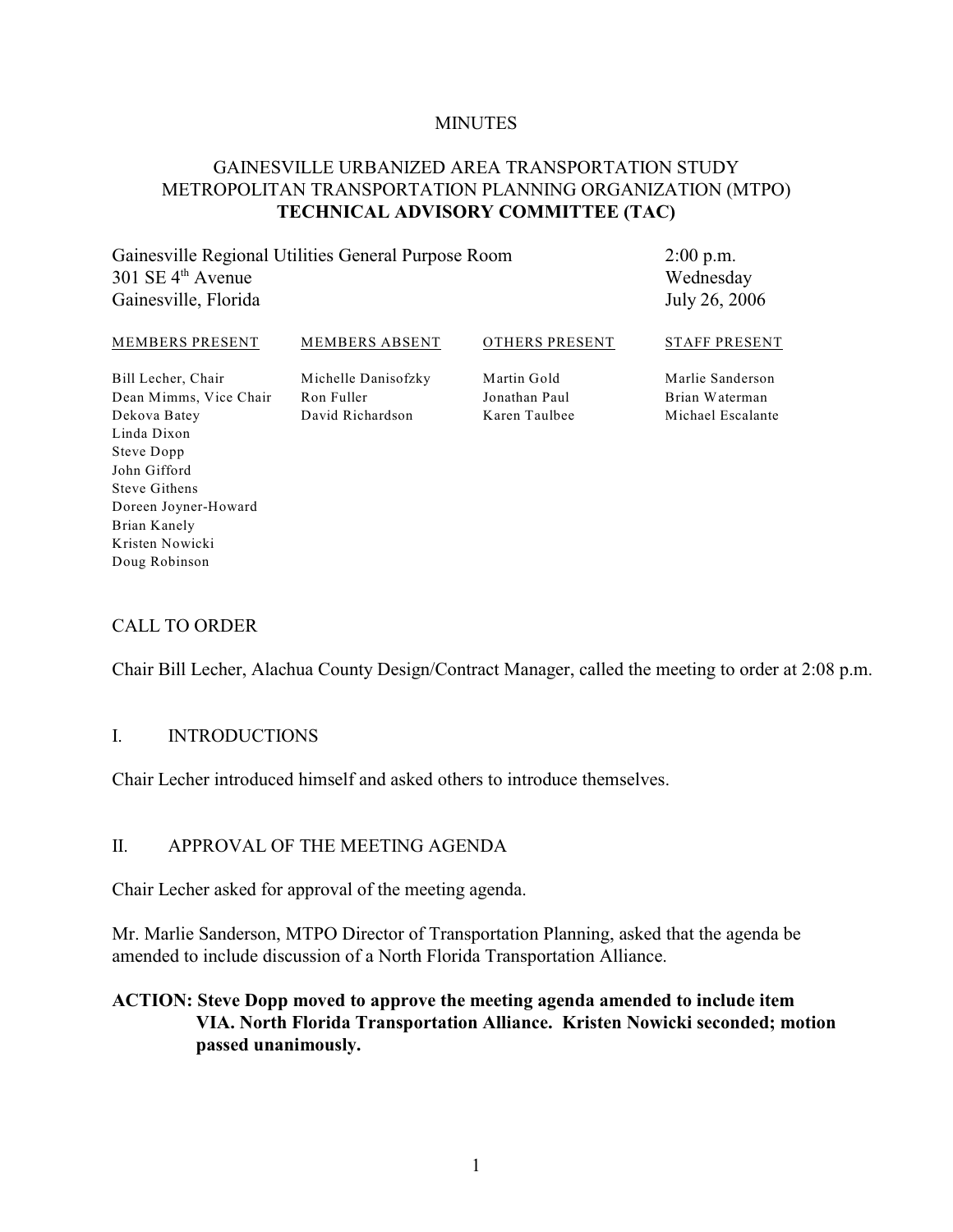## III. APPROVAL OF COMMITTEE MINUTES

Chair Lecher asked for approval of the May 31, 2006 TAC meeting minutes.

# **ACTION: Steve Dopp moved to approve the May 31, 2006 TAC meeting minutes. Kristen Nowicki seconded; motion passed unanimously.**

## IV. CHAIRMAN'S REPORT

Mr. Sanderson announced that the next MTPO meeting is scheduled for August  $10<sup>th</sup>$  at 6:00 p.m. in the Jack Durrance Auditorium. He said that the TAC's next meeting is scheduled for August  $23<sup>rd</sup>$ .

### V. HULL ROAD EXTENSION RIGHT-OF-WAY (ROW) WIDTH

Mr. Brian Waterman, MTPO Senior Planner, stated that the MTPO, at its June 10<sup>th</sup>, decided to have the Advisory Committees develop recommendations concerning the Hull Road extension ROW cross-section. He said that currently there is a project to acquire a 150-foot ROW for the Hull Road extension.

Mr. Martin Gold, Florida Community Design Director, discussed a Hull Road extension ROW proposal and answered questions.

Mr. Waterman discussed the Hull Road extension ROW and answered questions.

# **ACTION: Linda Dixon moved to recommend that the MTPO approve a 100-foot right-ofway for the Hull Road extension from the intersection of SW 20 th Avenue at SW** 43<sup>rd</sup> Street to just west of SW 34<sup>th</sup> Street (Student Village Option M) with the **cross-section to be determined during the local government's site plan approval process. John Gifford seconded; motion passed 9 to 1.**

#### VI. URBAN VILLAGE ACTION PLAN- WORK PLAN AND SCOPE OF SERVICES

Mr. Sanderson stated that the MTPO, at its June  $15<sup>th</sup>$  meeting, approved the Urban Village Action Plan. He said that the MTPO also requested that the Alachua County, City of Gainesville, University of Florida and MTPO staffs develop a work plan and scope of services, including cost estimates, for the approved Action Plan recommendations.

#### $VI<sub>A</sub>$ . . NORTH FLORIDA TRANSPORTATION ALLIANCE

Mr. Sanderson discussed the North Florida Transportation Alliance and answered questions. He said that the Alliance would possibly consist of the: